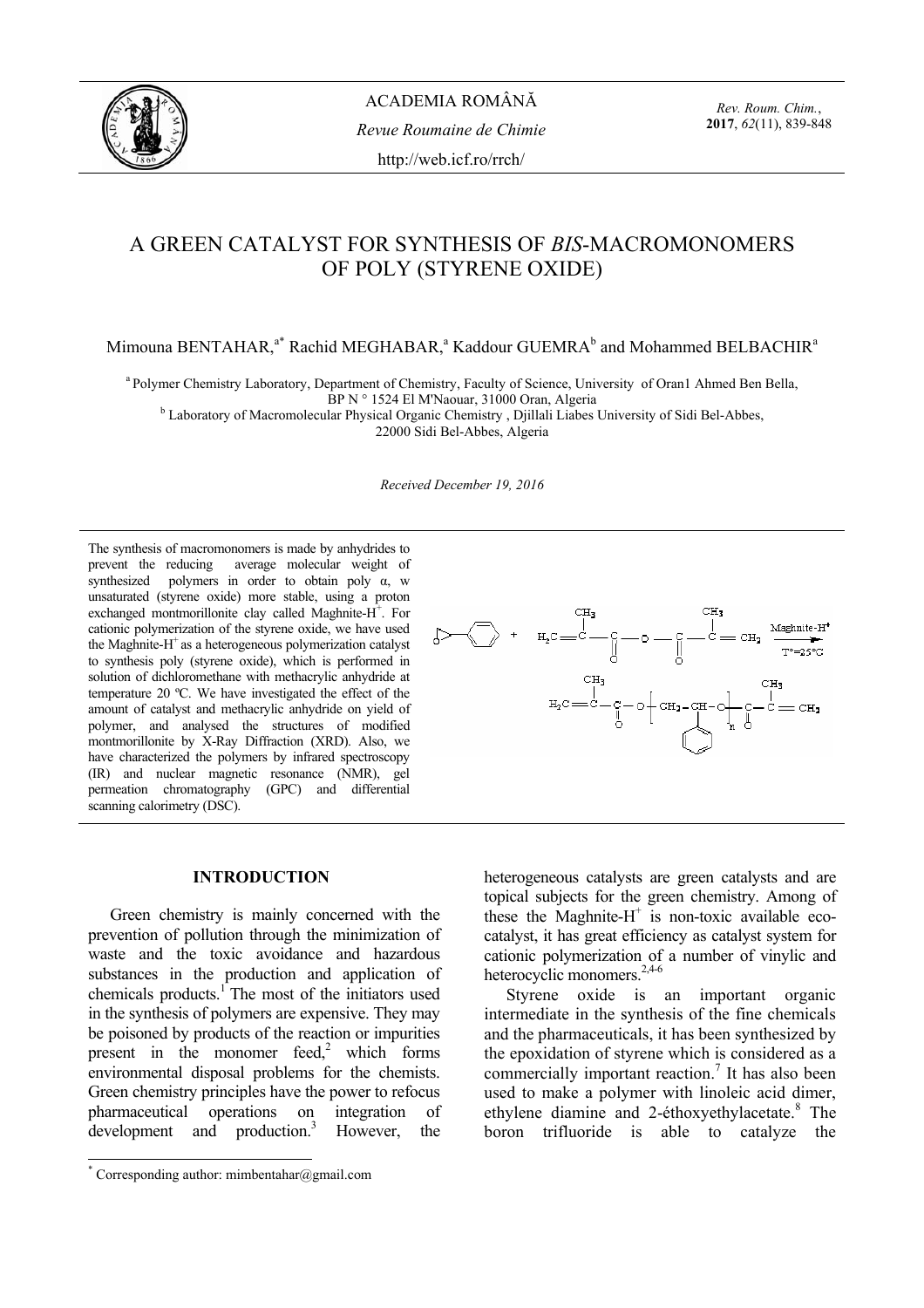phenyloxiranne (epoxystyrene), which is polymerized by cationic or anionic catalysts.<sup>9</sup> The polymerization of styrene oxide has been performed under some polymerization conditions such as higher temperature, longer polymerization time and vacuum environment.<sup>10,f1</sup> A several works have studied the applications of poly(styrene oxide) in versatile fields such as hydrophobic nanocarriers for drug delivery, block copolymer micelle formation in water, $12$  coating materials, surface modifiers $13$  and in the production of polystyrene carbonate.<sup>14</sup> The preparation of graft copolymers by the usage of macromonomers has been extensively studied. However macromonomers method provides an excellent means of designing graft copolymers of controlled structure.<sup>15,16</sup>

The Maghnite- $H^+$  is used as a heterogeneous polymerization catalyst for cationic polymerization of styrene oxide to synthesize poly (styrene oxide) with the presence of methacrylic anhydride methacrylic anhydride in solution (dichloromethane) at 20 ºC (scheme 1). In our study, we have performed a new approach to synthesize poly (styrene oxide) bismacromonomers in one stage with new initiator. Our contribution is to present a new experimental method to prevent the phtotodegradation of synthesized polymer and to have a more stable poly (styrene oxide).

# **EXPERIMENTAL**

#### **1. Reagents**

Styrene oxide, methacrylic anhydride, dichloromethane, and methanol are purchased from Aldrich and used as received. Also, we have prepared the montmorillonite- $H^+$  (Mag- $H^+$ ).

#### **2. Preparation of Mag-H<sup>+</sup>**

Most of the polymerizations were carried out in solutions, initiated either by: Lewis acids<sup>17</sup> or by radiation.<sup>18</sup> These synthesis processes have several inconveniences such as the acids are not recoverable, their elimination is difficult and costly and they are toxic. These disadvantages cause serious problems for human health and the environment. However, the new Maghnite-X (X: ions, H, Na) catalyst responds positively to these criteria.

The Maghnite- $H^+$  is based on montmorillonite, it was obtained with a cation exchange by using a green natural clay. Belbachir et al.<sup>4</sup> have developed Maghnite-H<sup>+</sup>, which was used for the polymerization reactions of several vinyl and heterocyclic monomers, replacing the toxic solvents used in industrial chemistry. The Maghnite- $H^+$  is recyclable, reusable and easy to wash with water. It is safe for human health and the environment, so Maghnite- $H^+$  is a green catalyst.

We have prepared the Maghnite- $H^+$  according to the similar process reported in the previous study of Belbachir *et al.*<sup>4</sup> The Maghnite is activated with a sulfuric acid solution to give a Maghnite exchanged with protons, called Mag-H<sup>+</sup> (0.23 M). In an Erlenmeyer flask, crushed raw Maghnite (30 g) is dispersed in a volume of distilled water (120 mL).

The mixture is stirred by a magnetic stirrer during two hours at room temperature. Then, we added the solution of sulfuric acid of 0.23 M (100 mL). The obtained solution is maintained two days under stirring, and then the mineral is filtered off and washed several times with distilled water up to pH 7. After filtration, the Mag-H<sup>+</sup> is dried in an oven for 24 hours at temperature of 105 °C and then it is crushed.

#### **3. Experimental procedure**

The exothermicity of the reaction of synthesis of poly (styrene oxide) in bulk is processed in solution of dichloromethane, and thus we have studied the effect of solvent on polymerization of styrene oxide.

### **4. Synthesis of α-ω methacryloyloxy poly(styrene oxide) in solution**

We have prepared four mixtures by using various amount of methacrylic anhydride of 0.05  $10^{-3}$ ,  $2.5 \times 10^{-3}$ ,  $5 \times 10^{-3}$  and  $10\,10^{-3}$  mol as shown in Table 2. Each mixture is composed by 6 g (0.05 mol) of styrene oxide and 0.3 g of Mag-H<sup>+</sup> (5 % by weight). For each mixture, we have added 40 mL of  $CH_2Cl_2$ . The reaction mixtures are stirred for 24 hours at room temperature, and hence we have investigated the effect of the amount of catalyst and the methacrylic anhydride on yield of polymer.



Scheme  $1 -$  Ring-opening polymerization of styrene oxide by Maghnite- $H^+$  catalyst with the presence of methacrylic anhydride in dichloromethane.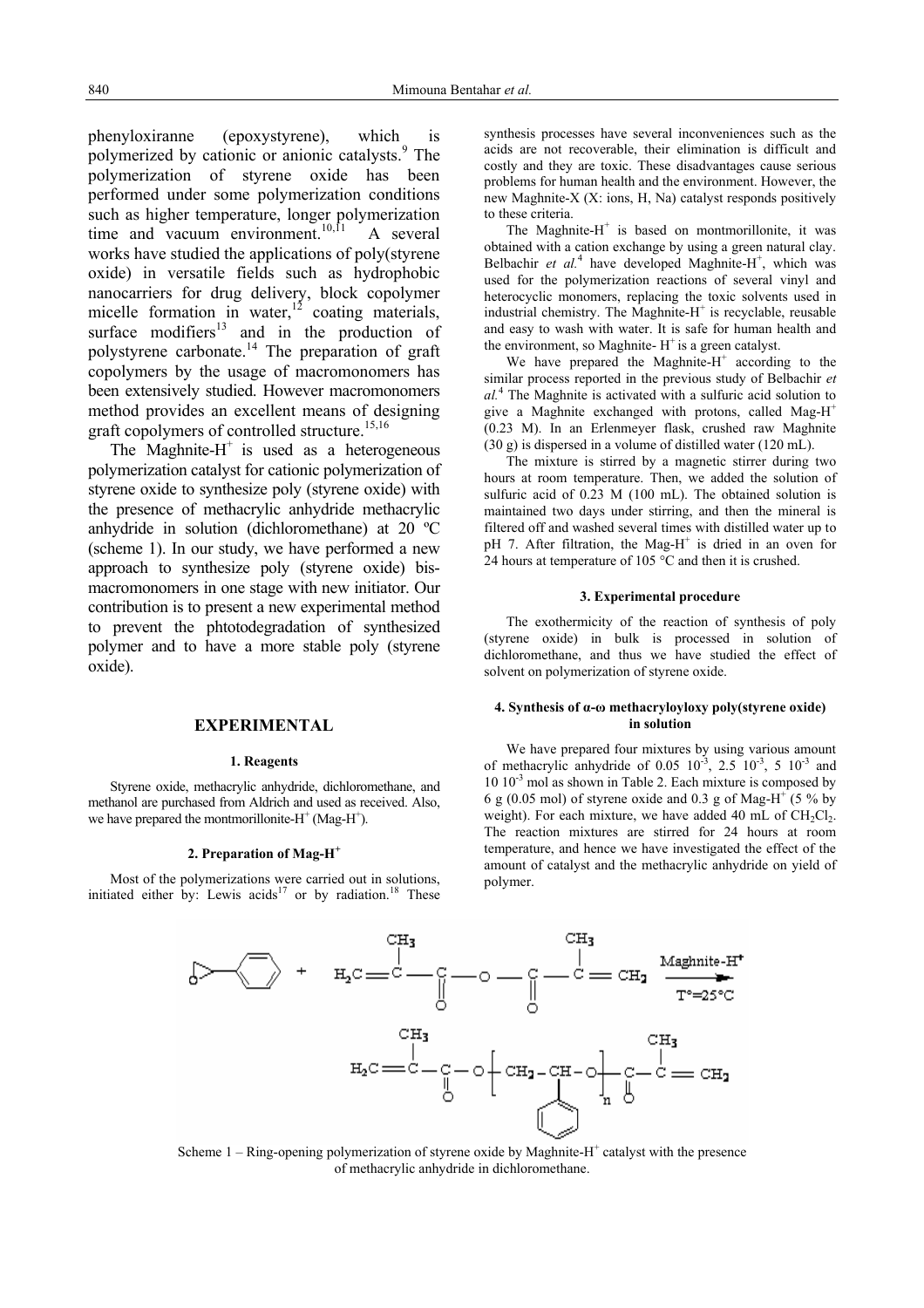## **RESULTS AND DISCUSSION**

## **1. Structural characterization**

Natural clay can not be the effective catalyst; its modification with acid activation gives activated clay. One of the better known chemical modifications of the clay is its activation by the acids. Usually, the clay is processed with a solution of HCl or H2SO4 to obtain a dissolved material having an increased surface area, porosity and surface acidity.<sup>19</sup>

The XRD shows that the Maghnite belongs to the montmorillonite clays group.<sup>20-22</sup> The structure of Maghnite-H+ has been characterized by different methods such as infrared spectroscopy (IR), nuclear magnetic resonance (NMR) and X-Ray Diffraction  $(XRD)$ <sup>2,4,6,11</sup> In our study, the experimental analysis by XRD shows that the Maghnite-H+ is characterized by a lamellar structure formed by silicate. The Maghnite is a montmorillonite sheet silicate clay, which is exchanged with protons to produce Maghnite-H+ . 2,11 However, the XRD determines the interlayer spacing after the activation of clay. The XRD diffractograms of Maghnite-H $^+$  (0.23 M) are displayed by Fig. 1. From this plot, the intense stripes are observed around the angle of  $2\theta = 6.05$ and the interlayer distance  $(d = 14.23 \text{ Å})$ corresponding to the treated Maghnite is larger than the raw Maghnite  $(11.45 \text{ Å})$ . The basal spacing (d001) is calculated from XRD patterns, using the Bragg equation. $^{23}$ 

The typical reaction product of poly (styrene oxide) has end groups of methyl methacrylate. It is characterized by infrared spectroscopy (IR), nuclear magnetic resonance  $({}^{f}H\text{-NMR}$  and  ${}^{13}C\text{-}$ NMR), gel permeation chromatography (GPC) and differential scanning calorimetry (DSC).



MMagh H+-File: Magh H+.raw-Type: 2Th/Th locked - Start: 0.800 ° - End: 70.010 ° - Step: 0.020 ° - Step time: 23.3 s - Temp: 25 °C (Room) - Time Started: 0 s - 2-Theta: 0.800 ° - Theta: 0.400 ° - Chi: 0.00 ° - Phi: 0.0 Operations: Import

Fig.  $1 - \text{XRD}$  diffractograms of Mag-H<sup>+</sup> (0.23 M).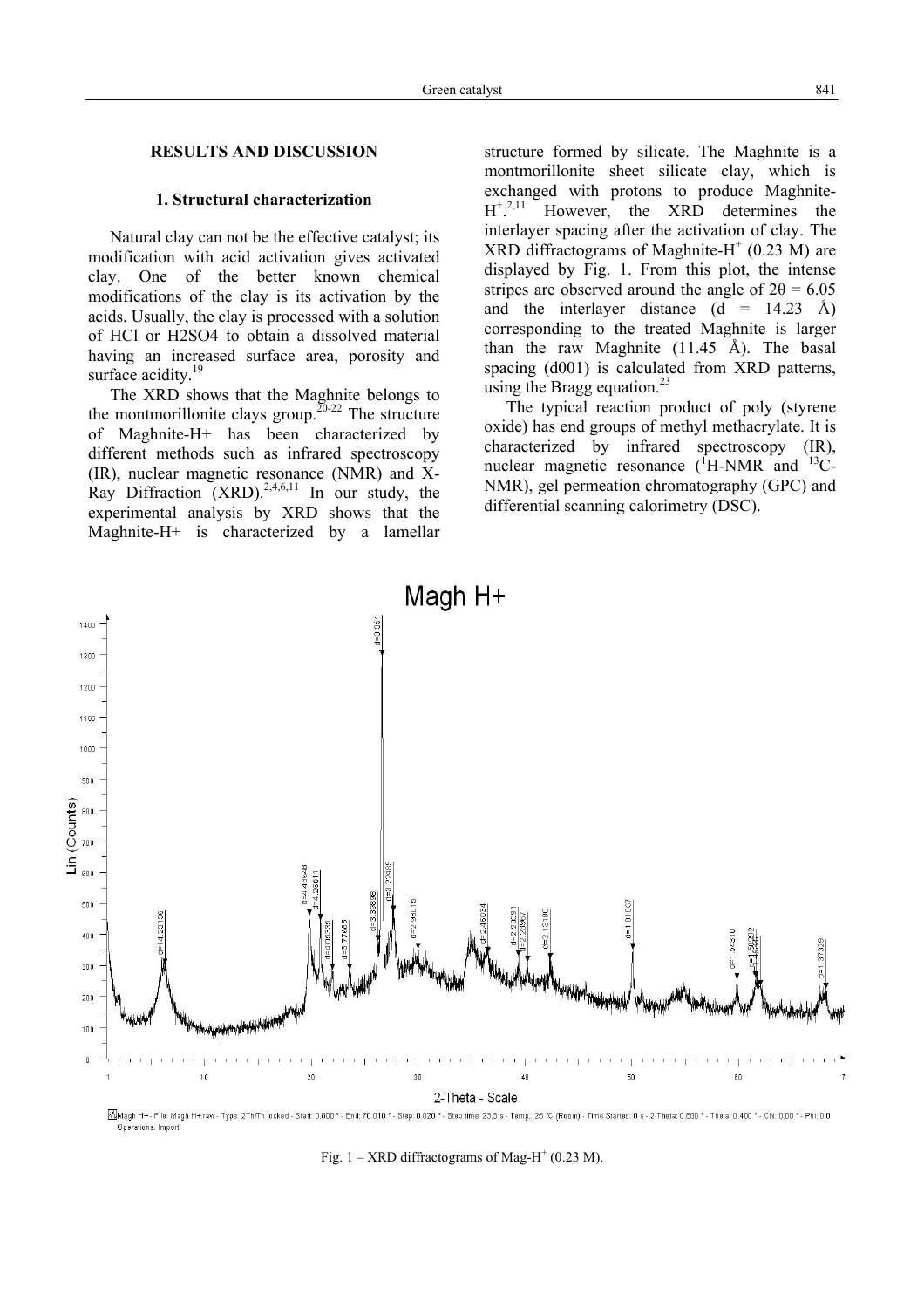The α-ω methacryloyloxy-poly(styrene oxide) is obtained by ring-opening polymerization of styrene oxide in the presence of methacrylic anhydride catalyzed by  $\text{Mag-H}^+$ . . Each methacrylate group is linked to the polymer chain– end. The IR spectra of our polymer and polystyrene oxide (PSO) characterized by  ${}^{1}H$  and  $13^{\circ}$ C NMR are similar to the PSO synthesized by other catalysts.<sup>24</sup> A. Kayan <sup>24</sup> has found that all poly(styrene oxide) catalyzed by different methods have similar IR spectra and they exhibit strong characteristic absorption bands of benzene and C–O group. The methacrylate end groups are clearly visible in the  ${}^{1}$ H-NMR spectrum (1.97 ppm, 5.67 ppm, 6.22 ppm) signals and IR spectrum  $(1602.68, 1721.79$  cm<sup>-1</sup>) of telechelic poly (styrene oxide) as shown in Figs. 2 and 3. The  $H-MMR$ spectroscopy confirms the structure of our polymer under study.

The <sup>13</sup>C-NMR spectrum of poly (styrene oxide) was previously studied by S. Kobayashi *et al.*25 For our poly(styrene oxide), the Fig. 4 depicts the existence of carbons of methacrylate, the carbon of methyl resounds in 18 ppm, the methylen in 127 and 135.7 ppm and the carbonyl resounds in

170.3 ppm. According to the  $^{13}$ C NMR measures, we have found that our polymer has a regular structure in both region and stereo, which is consistent to the results of PSO found by H. Misaka *et al.*<sup>26</sup> and A.L. Brocas *et al.*<sup>27</sup> The styrene oxide is considered to be less reactive than aliphatic and other alicyclic epoxides, but it undergoes a ring-opening via acids and bases. $^{28}$ 

In the presence of methacrylic anhydride catalyzed by  $Mag-H^+$ , the design telechelic poly(1,3-dioxolane) (PDXL) was prepared in two stages by cationic ring-opening polymerization of 1,3-dioxolane (DXL).<sup>29</sup> In our experimental work, we have synthesized the  $\alpha$ - $\omega$  methacryloyloxy poly (styrene oxide) macromonomer in a single stage. The Table 1 shows that the increase of maghnite- $H^+$  proportion leads to an increase in the polymerization yield as shown in Fig. 5. However, the Fig. 6 depicts that the yield increases when the proportion of methacrylic anhydride is reduced due to a multiplication of active centers.<sup>30</sup> This leads to the increase in the number of methyl groups at the chains ends, which block the growth of the polymer chains.

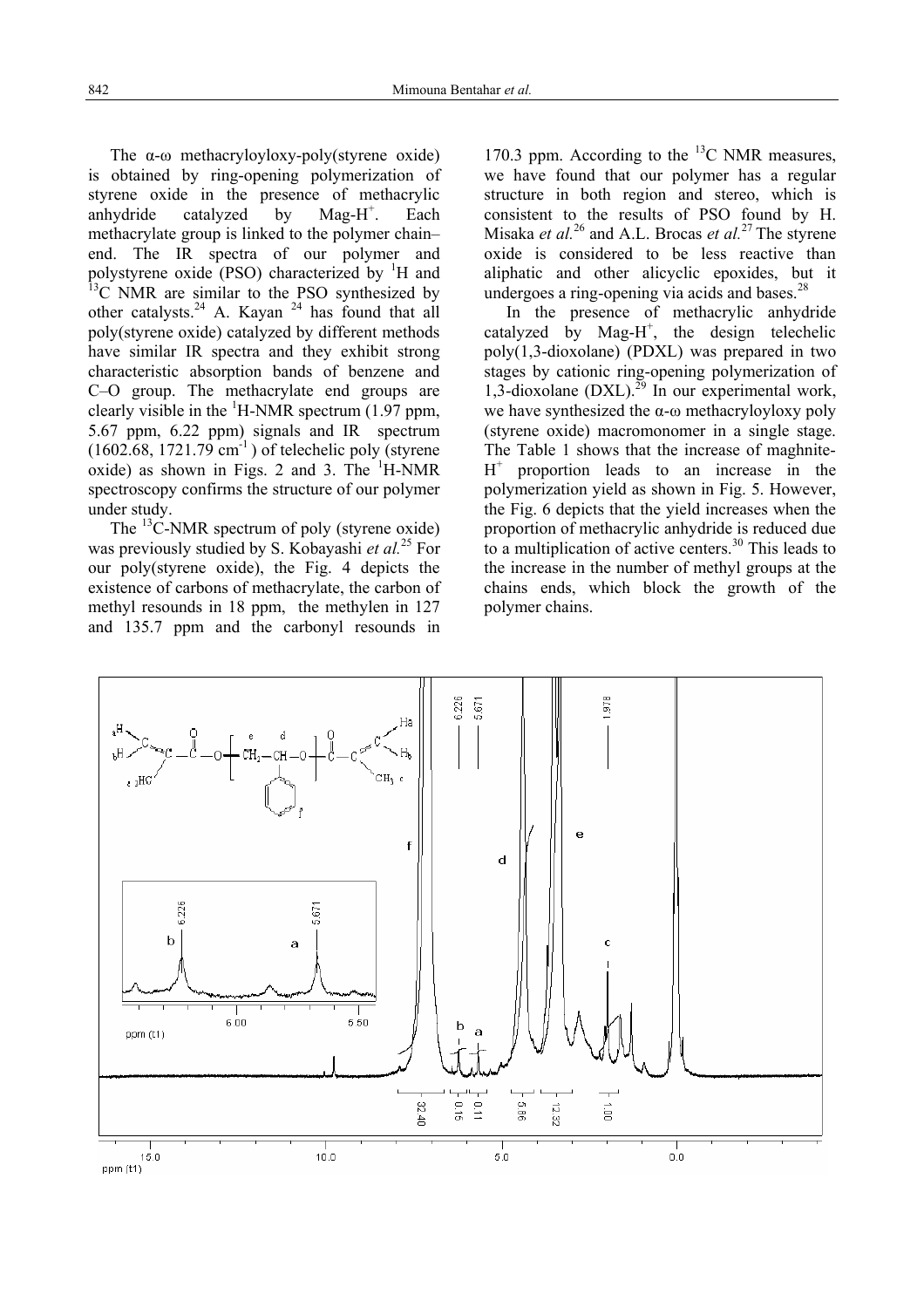

Fig. 3 – IR spectrum of α-ω methacryloyloxy-poly(styrene oxide) (Alpha. Bruker ATR Diamant).



Fig.  $4 - {}^{13}C$ -NMR spectrum (300 MHz) of α-ω methacryloyloxy poly (styrene oxide) in CDCl<sub>3</sub>.

The differential scanning calorimetry (DSC) analysis of poly(styrene oxide) (Fig. 7) shows that the glass transition temperature  $(T_{g})$  equal to 72.6  $\rm{^{\circ}C}$  and the melting point  $(T_{\rm{m}})$  is situated between the range temperatures of 250 to 300 ºC. Therefore, the existence of both the glass transition temperature and the melting point indicates that the poly (styrene oxide) is a semi-crystalline polymer.

The nature of irregularities and end-groups in poly(styrene oxide) were studied by A. Hachemaoui *et al.*<sup>31</sup> They detected the head-tohead (H-H) and tail-to-tail (T-T) irregularities, and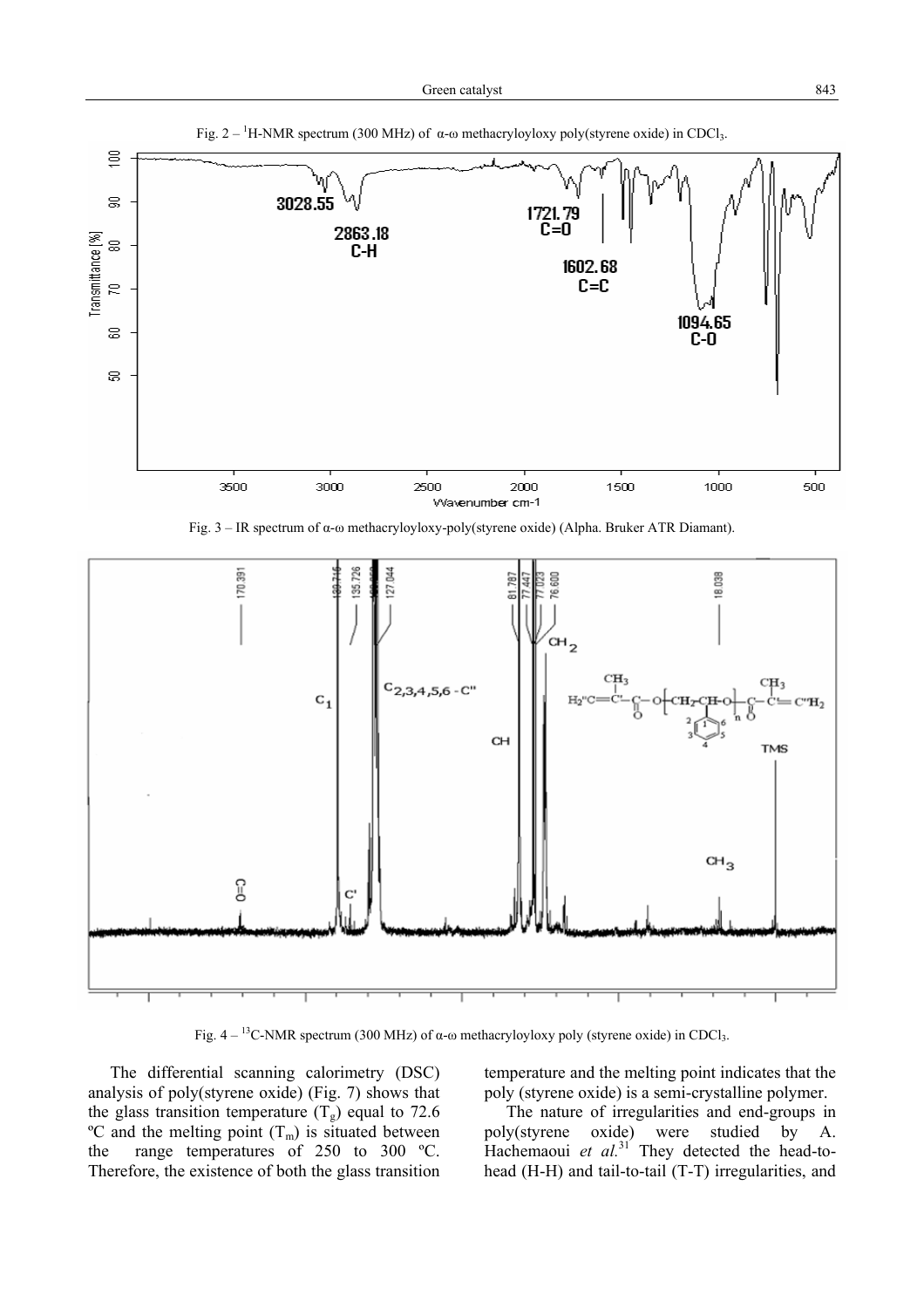identified the secondary hydroxyl terminal groups in polymers. It is found that the poly(styrene oxide) undergoes a chain scission by aging at temperature of 25 °C. However, the oxidation of this type of polymer results from the important

sensitivity of the polyether soft segment to oxidative degradation. Consequently, the scissions due to the oxidation of the material, lead to the considerable quantities of low-molecular-weight photoproducts.

# *Table 1*

Effect of the amount of Mag- $H^+$  on the yield of poly (epoxystyrene) with 1% of methacrylic anhydride and 0.02 mol of epoxystyrene

| Maghnite $H^+/M$ onomere (%) | Yield $(\% )$ |
|------------------------------|---------------|
|                              | 54            |
|                              | 70.5          |
|                              | 73.8          |
|                              | 75            |
|                              | 78 3          |

|--|--|

Yields of poly(epoxystyrene) synthesized in dichloromethane with methacrylic anhydride for 5 % of maghnite- $H^+$ and 0.05 mol of epoxystyrene with time of 24 hours at temperature of 20 °C

| Experiment | Epoxystyrene (mol) | Methacrylic anhydride (mol) | Mag-H <sup>+</sup> $(g)$ | Yield $(\% )$ |
|------------|--------------------|-----------------------------|--------------------------|---------------|
|            | 0.05               | $0.05 \; 10^{-3}$           | 0.15                     | 80            |
|            | 0.05               | $2.5 \t10^{-3}$             | 0.15                     | 76            |
|            | 0.05               | $, 10^{-3}$                 | 0.15                     | 67.77         |
|            | 0.05               | $10^{-3}$<br>$\overline{0}$ | 0.15                     | 64            |



Fig. 5 – Effect of amount of the catalyst on polymerization of styrene oxide with the presence of methacrylic anhydride.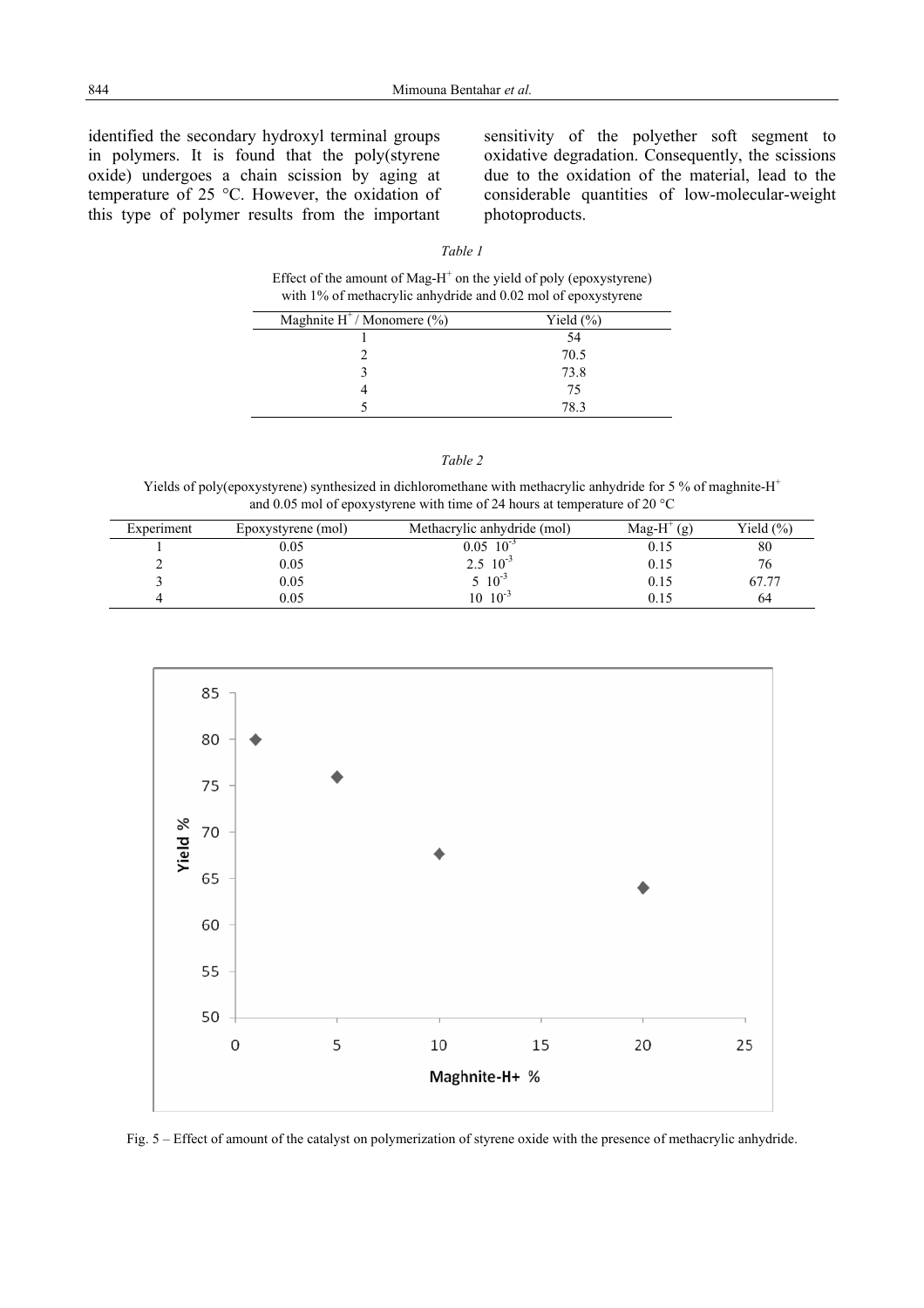

Fig. 6 – Effect of the amount of methacrylic anhydride on the yield of poly(styrene oxide) telechelic.



Fig. 7 – DSC thermogram of poly(styrene oxide) macromonomer TA Instrument: DSC Q2000 (speed of heating : 10 °C min-1).

For each polymer, we have achieved high molecular weights. This behavior has confirmed by the gel permeation chromatography (GPC). The GPC method gives the measure of the molecular weight distribution that confirms the stability of the synthesized polymer. We notice that the number average of molecular weight  $(M_n)$ calculated by  $H-MMR$  equals to 6154 g.mol<sup>-1</sup>. Also, the GPC chromatogram of methacryloyloxy poly(styrene oxide) shows, after four months, that the number average of molecular weight  $(M_n)$ decreases to  $4441 \text{ g.mol}^{-1}$ . From Fig. 8, the NMR tends to towards higher value compared to the

GPC, and thus the functionalized poly (styrene oxide) is more stable by the usage of methacrylic anhydride.

## **2. Mechanism of polymerization**

The polymerization of styrene oxide is initiated only through a cationic path (see scheme 2). The protons carried by  $\text{Mag-H}^+$  initiate the polymerization of styrene oxide and Mag- $H^+$  acts as counterion propagation (scheme 3) and the termination (scheme 5) then take place by the mechanism of conventional cationic.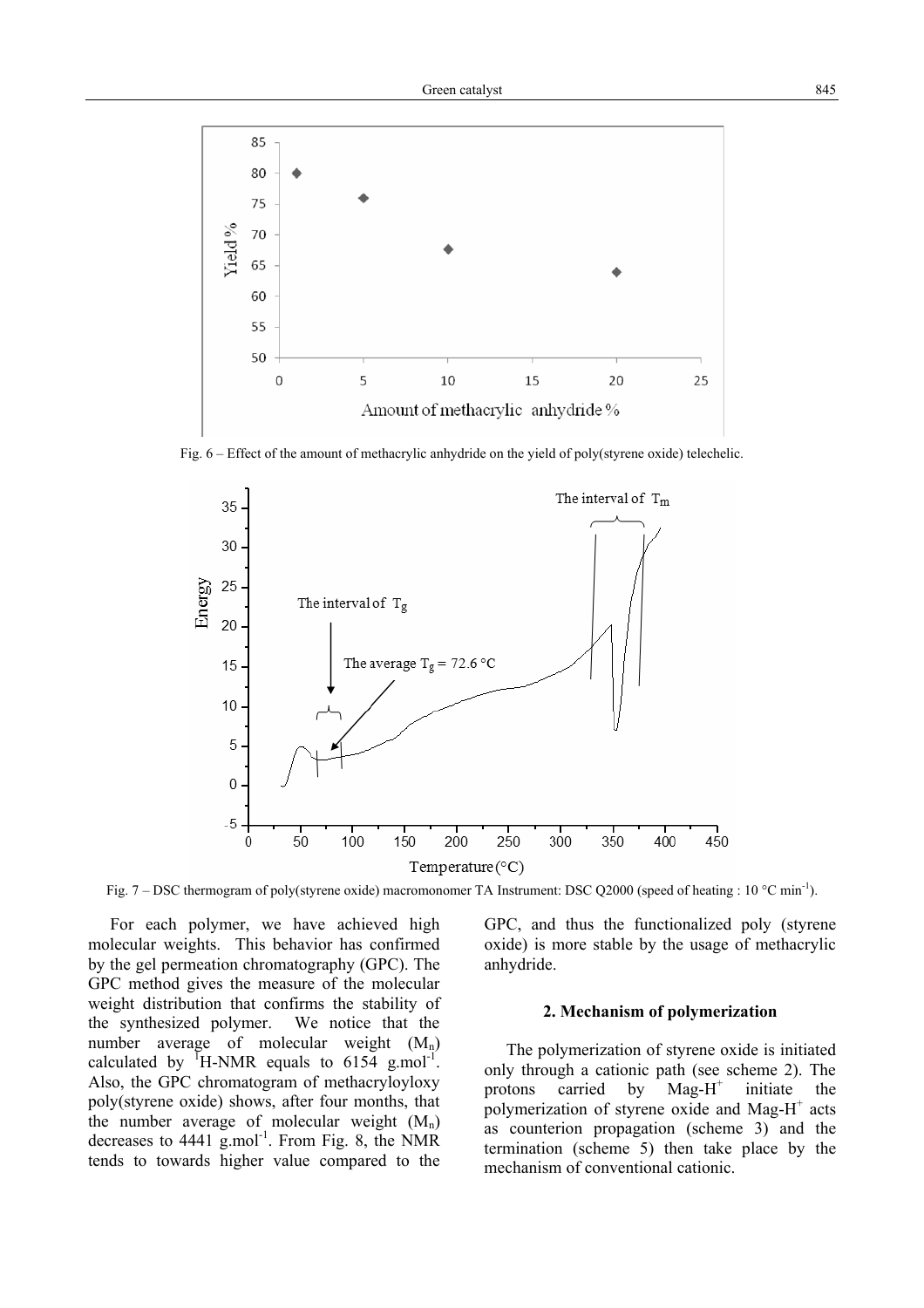The methacrylic anhydride acts as a transfer agent, $2<sup>22</sup>$  and then the step of chain transfer (scheme 4) proceeds to give  $\alpha$ , w bis unsaturated poly (styrene oxide).







Scheme 3 – Propagation.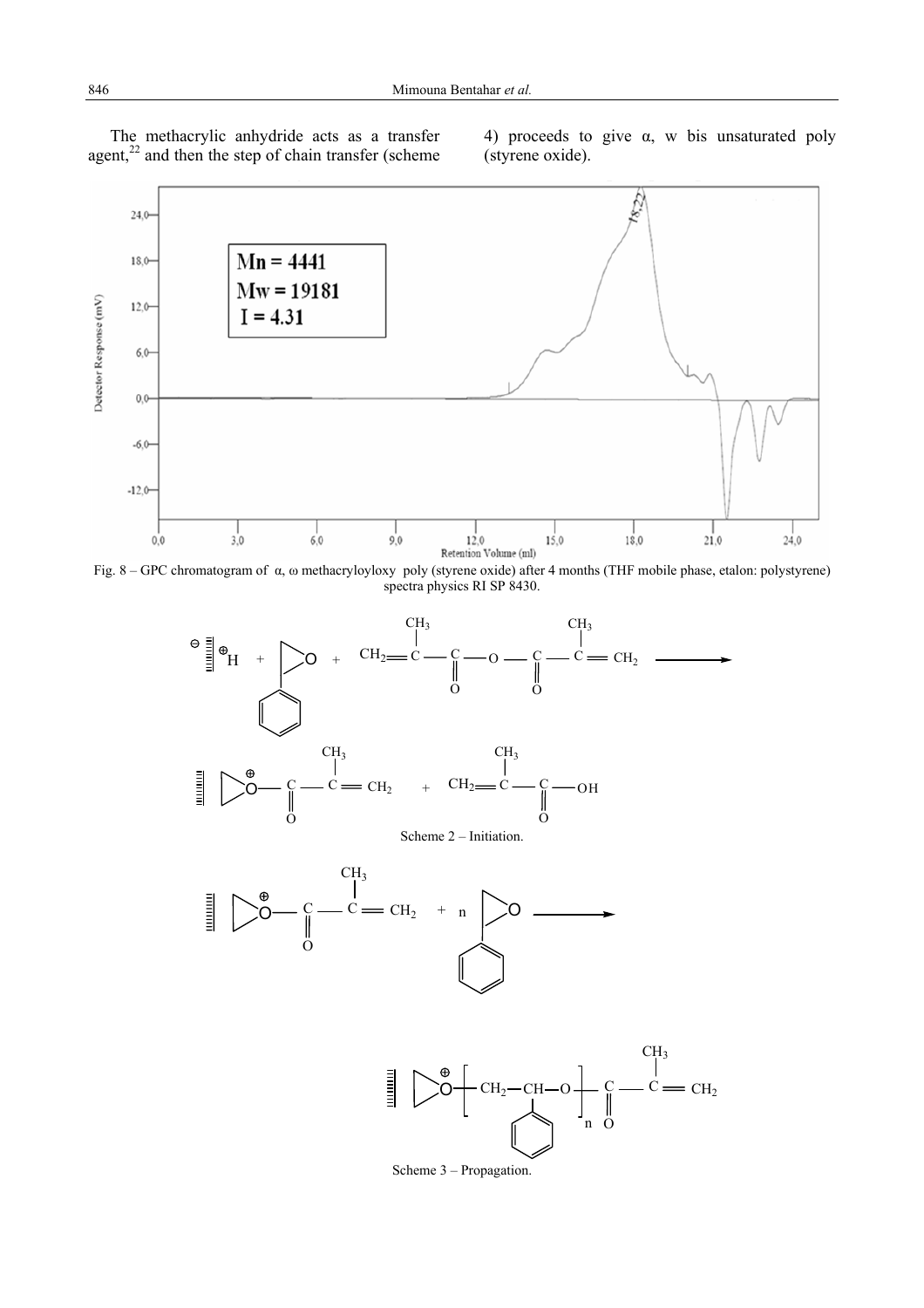



Scheme 5 – Termination.